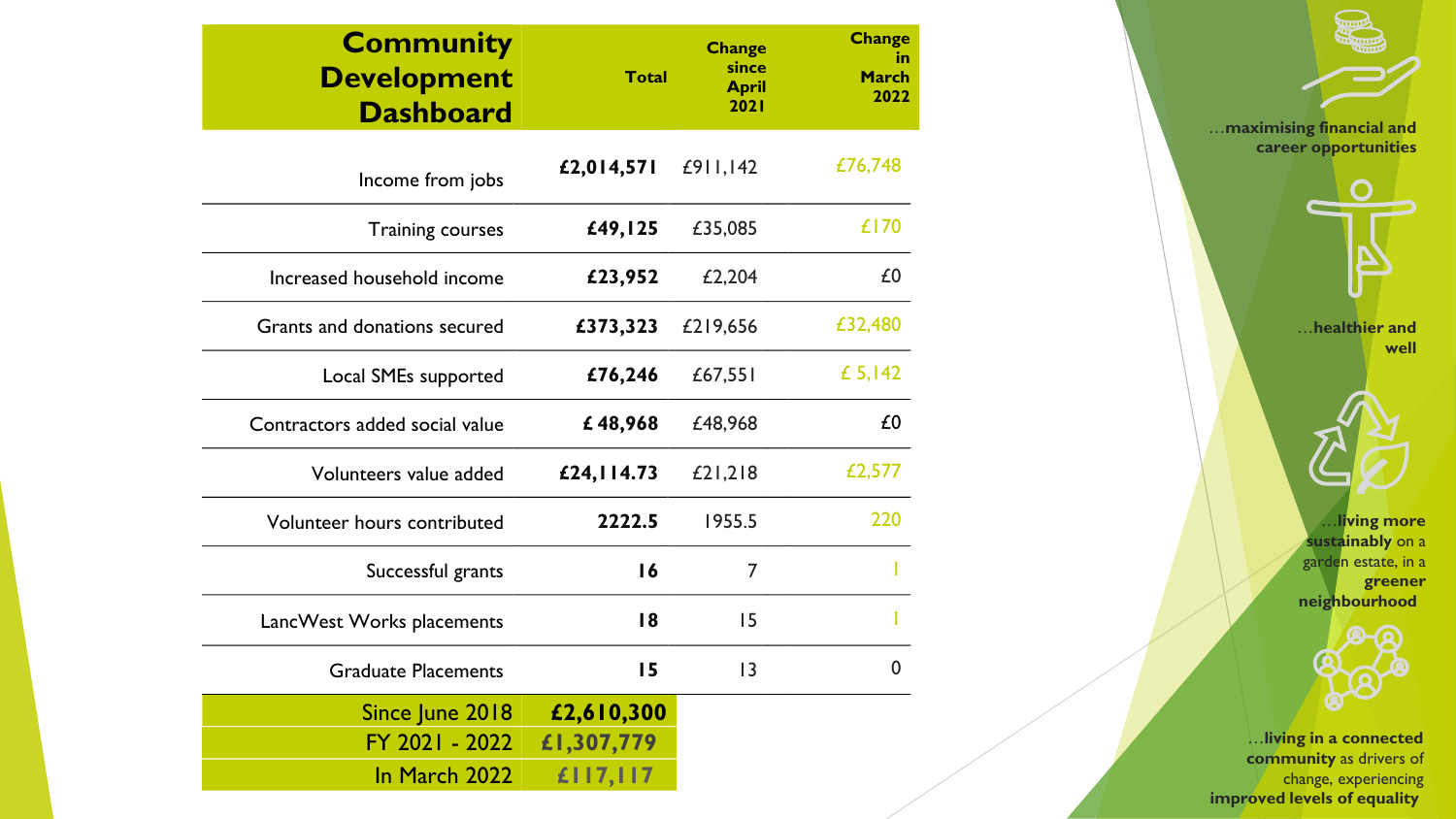# Social Value Update

| <b>Indicator</b>                                                                             | <b>Committed</b> | <b>In Progress</b> | <b>Completed</b>         | <b>Outstanding</b> |
|----------------------------------------------------------------------------------------------|------------------|--------------------|--------------------------|--------------------|
| <b>Community Fibre</b>                                                                       | 27,120           |                    | 257                      | 27,120             |
|                                                                                              |                  |                    |                          |                    |
| # staff hours volunteering time provided to local community projects                         |                  |                    | $257*$                   |                    |
| <b>Financial donations to local community projects</b>                                       | 1,200            |                    |                          | 1,200              |
| In-Kind donations to local community projects (not staff time)                               | 25,920           |                    |                          | 25,920             |
| <b>ECD</b>                                                                                   | 21,340           |                    |                          | 21,340             |
| <b>Financial donations to local community projects</b>                                       | 21,340           |                    |                          | 21,340             |
| <b>Hyperoptic</b>                                                                            | 14,160           | $\blacksquare$     | 1,200                    | 12,960             |
| <b>Financial donations to local community projects</b>                                       | 1,200            |                    | 1,200                    |                    |
| In-Kind donations to local community projects (not staff time)                               | 12,960           |                    |                          | 12,960             |
| <b>KCA</b>                                                                                   | 150,219          | 30,651<br>$\sim$   | 50,351                   | 69,217             |
| # weeks in meaningful work placements that pay a minimum of London Living Wage (6            |                  |                    |                          |                    |
| weeks minimum) (internship) for residents of LWE                                             | 5,425            |                    | 5,425                    |                    |
| <b>Financial donations to local community projects</b>                                       | 144,794          | 30,651<br>$\sim$   | 44,926<br>$\blacksquare$ | 69,217             |
| <b>KBH</b>                                                                                   |                  |                    | 1,300                    |                    |
|                                                                                              |                  |                    |                          |                    |
| # staff hours volunteering time provided to local community projects                         |                  |                    | 1,300*                   |                    |
| <b>P&amp;P</b>                                                                               | 15,789           |                    |                          | 15,789             |
| <b>Financial donations to local community projects</b>                                       | 15,789           |                    |                          | 15,789             |
| <b>TACE</b>                                                                                  | 40,001           | 21,158             |                          | 18,843             |
| # of residents of LWE employed (expressed as FTE) on contract for a minimum of one year      |                  |                    |                          |                    |
| or the duration of the contract, whichever is shorter                                        | 21,158           | 21,158             |                          |                    |
| # weeks of training opportunities for residents of LWE on the contract that have either been |                  |                    |                          |                    |
| completed during the year, or that will be supported by the organisation until completion in |                  |                    |                          |                    |
| the following years $-$ Level 2,3, or 4+                                                     | 1,409            |                    |                          | 1,409              |
| <b>Financial donations to local community projects</b>                                       | 17,434           |                    |                          | 17,434             |
| <b>Travis Perkins</b>                                                                        |                  |                    | 400                      |                    |
|                                                                                              |                  |                    |                          |                    |
| In-Kind donations to local community projects (not staff time)                               |                  |                    | 400*                     |                    |
| <b>TOTAL</b>                                                                                 | 268,629          | 51,809             | 49,594                   | 165,269            |
|                                                                                              |                  |                    |                          |                    |

**\* denotes social value contributions that were not originally contractually agreed.**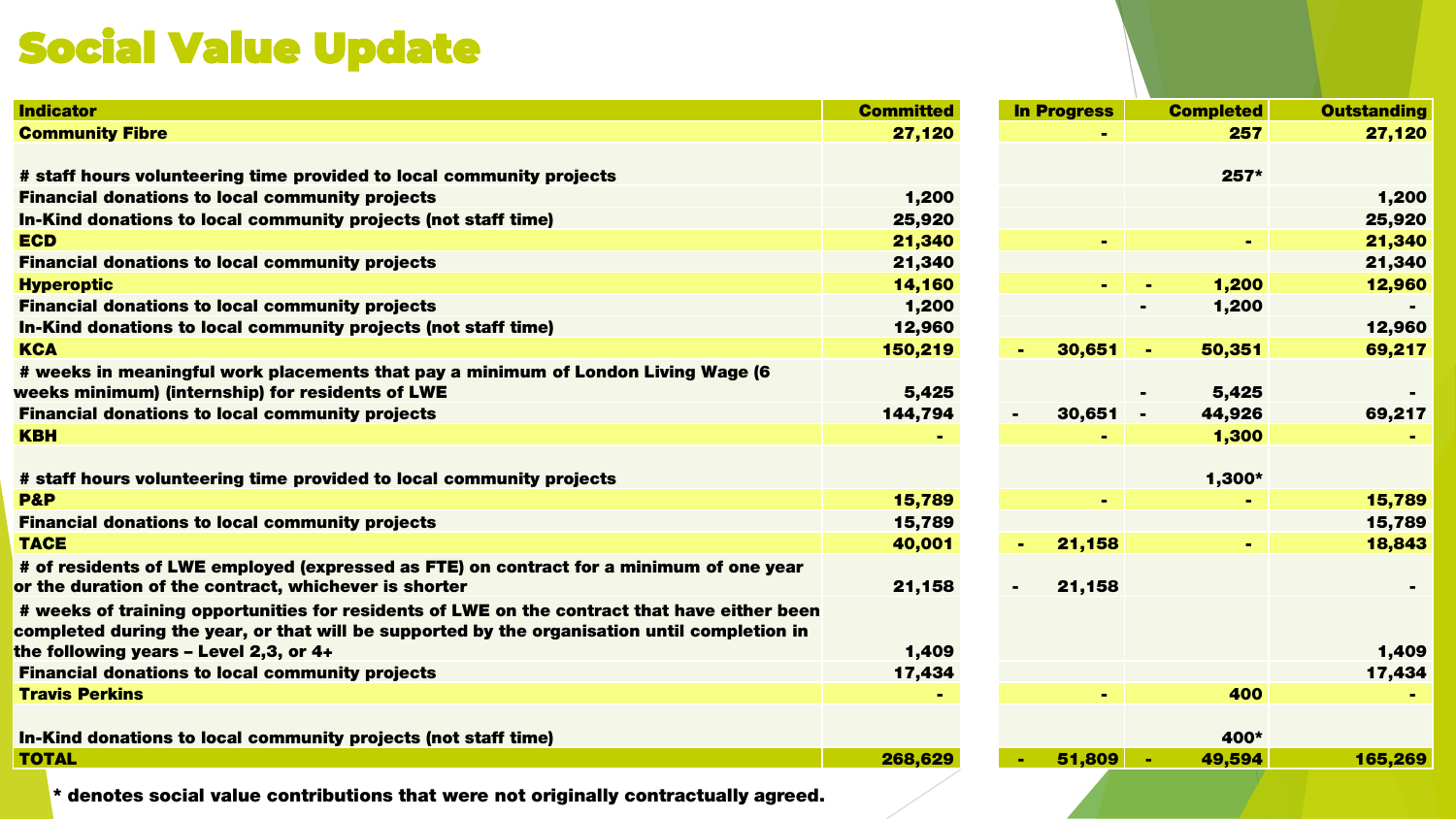# Grants and Funding

## Opportunities arising in last quarter



**Grenfell Housing Legacy** 

£407k council investment to LWE for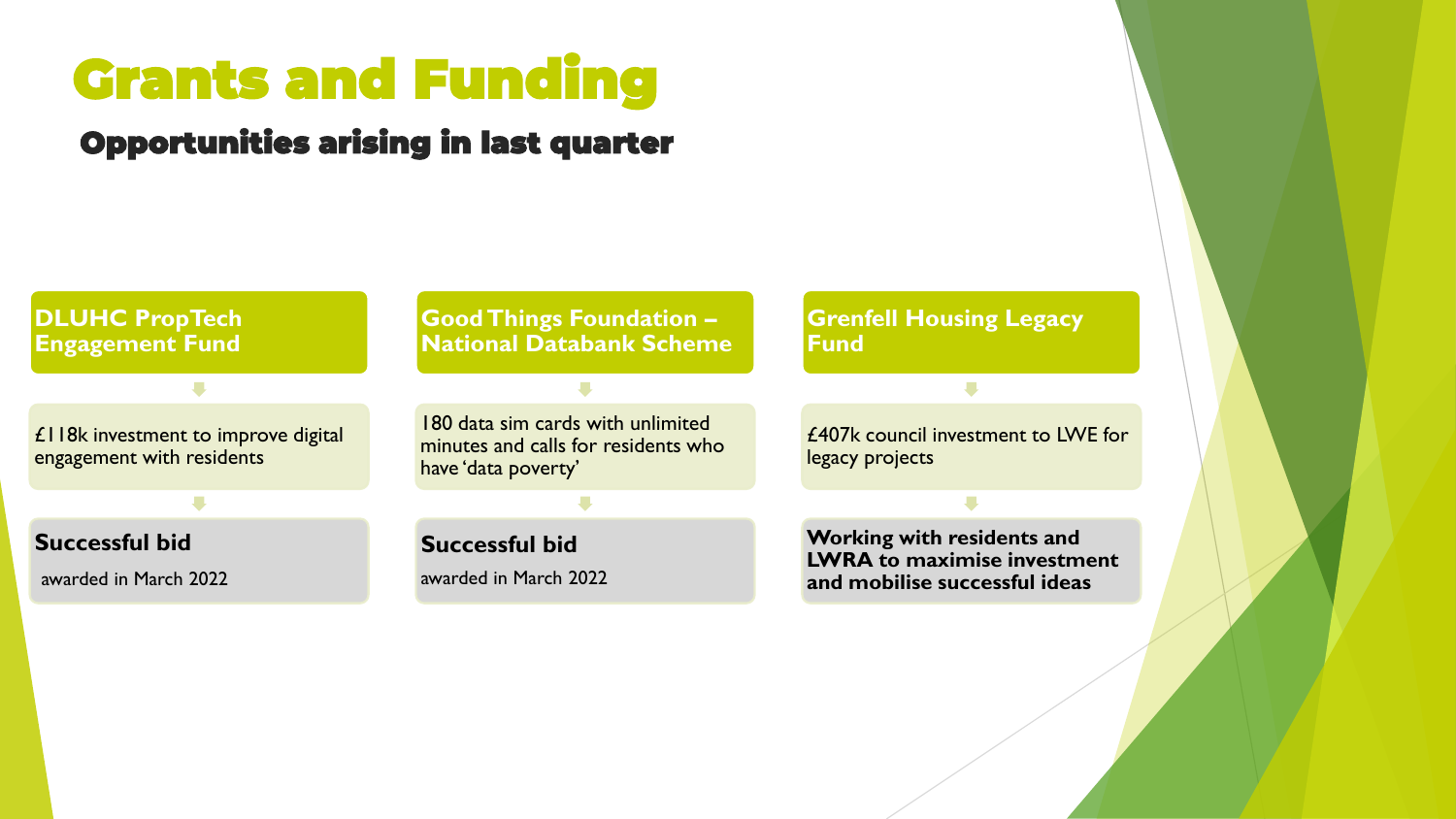# **LancWest Works Employment and training outputs.**



**18 residents employed by LWNT**



**8 residents** supported onto **training** programmes



**20 residents supported into jobs** (LWNT and partners)



#### **2 residents moving** from **temp-to-perm elsewhere 1** apprenticeship-to-perm 1 LWW placement-perm



**4 resident progressed**  onto permanent contract with LWNT through LWW



**32 residents receiving support to find employment or training** through LWW

**Reporting period: Financial Year 2021 - 22**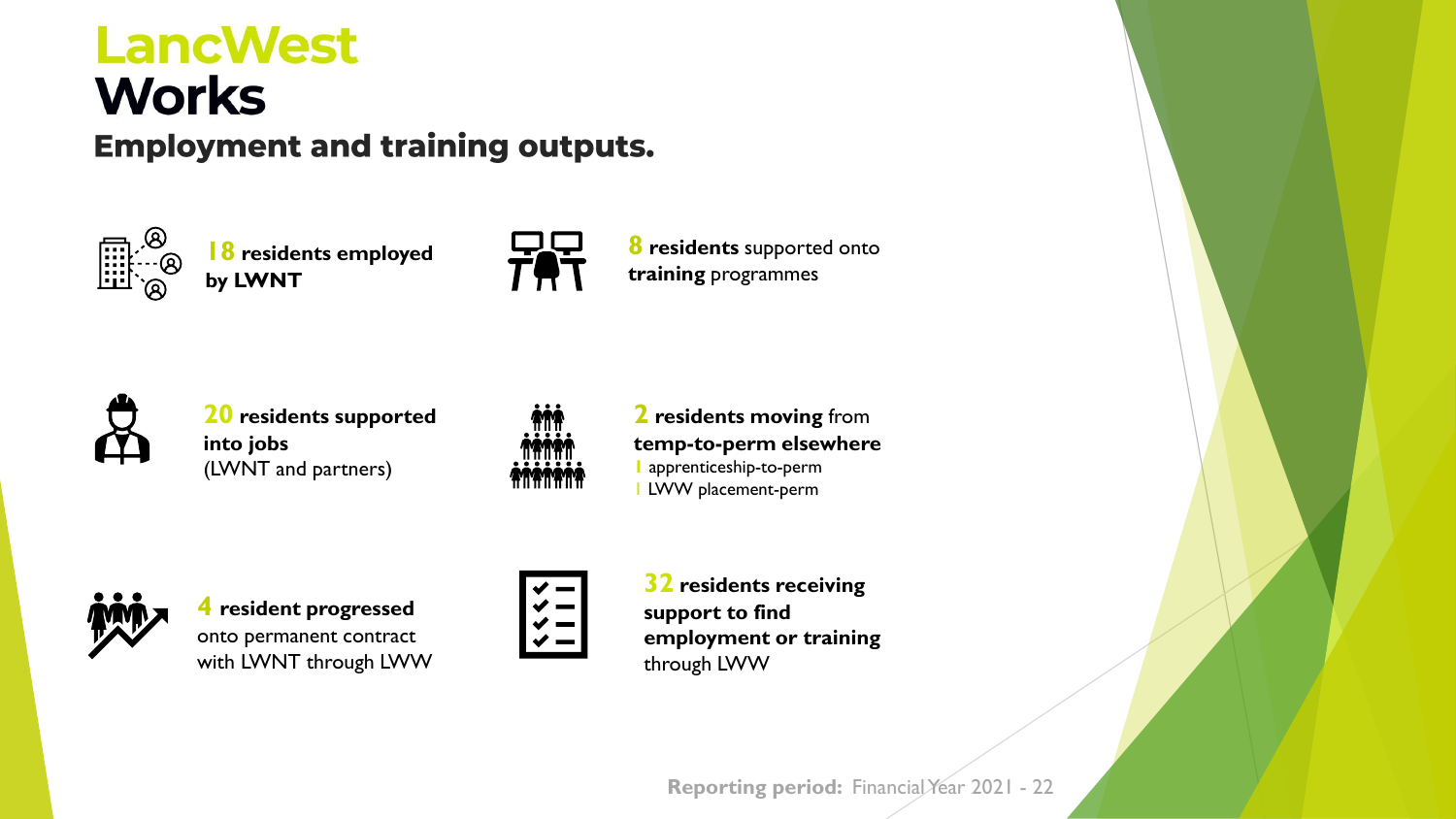# Improving health and wellbeing

## Accessing Mental and Physical Health Services



#### **144**

**North Ken residents** vaccinated on the estate, **166 total vaccinations** on the estate



**12** in **weekly Yoga sessions** Individual participants



**223** massage sessions **69%** reporting feeling **better** about their **general health** post-massage.



#### **Lancaster West Community Fund** *Mental Health Wellbeing*

- Mental Health First Aid Course:
- **4** residents (**<sup>7</sup>** in total from North Ken)

**100%** of participants had an increase in confidence over Mental Health First Aid upon completion of the course

- Suicide First Aid Course:
- **5** residents (8 in total from North Ken)

**5** individuals **currently completing the additional accreditation (Level 4 Understanding Suicide Interventions)**

*'I enjoyed learning about how to help my friends with their problems…*  Will 100% recommend ? ~ Lancaster West resident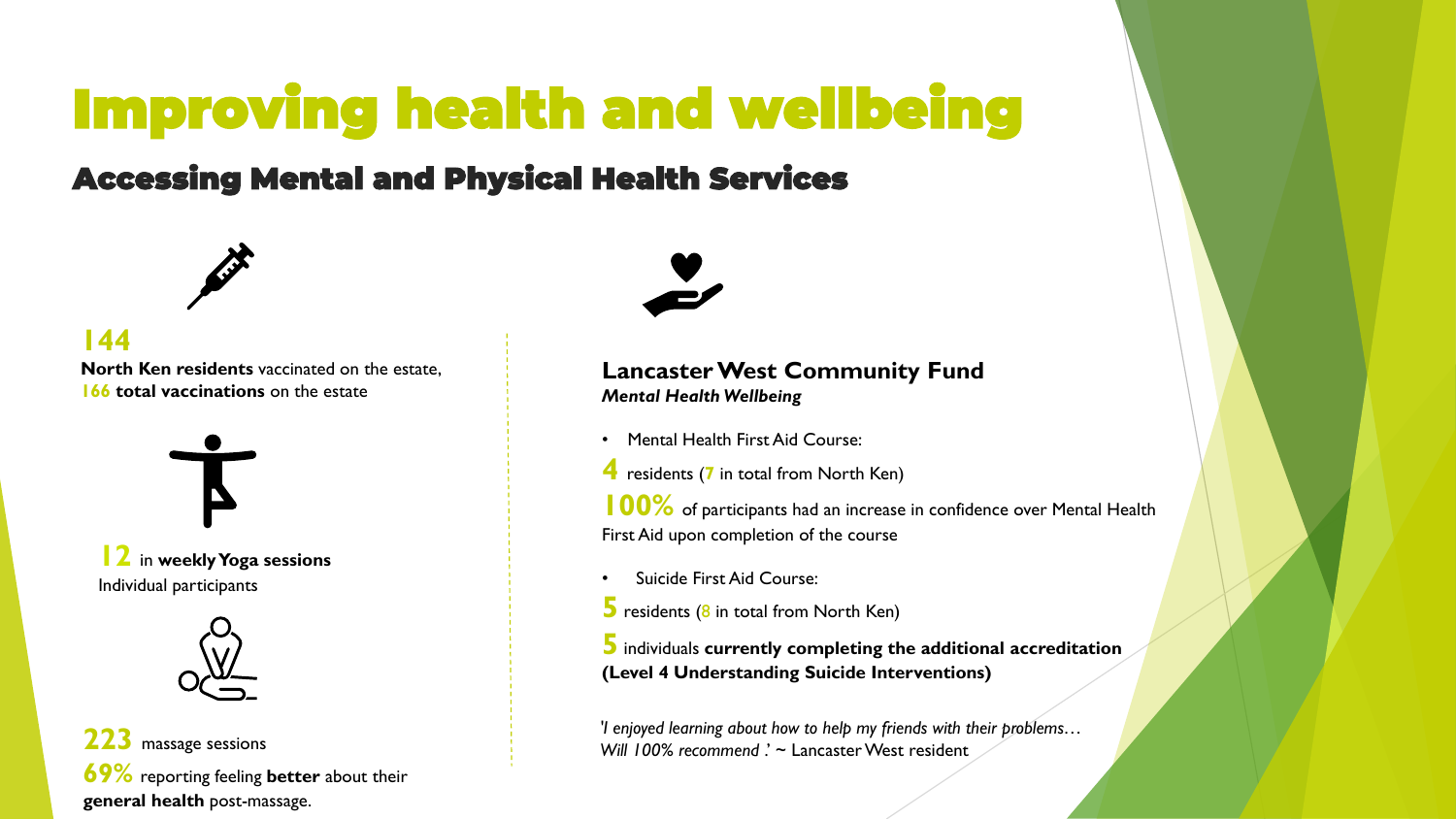# Creating a greener and more sustainable estate

**Waste Management and Recycling** 

**Lancaster West Community Fridge** 

**MWZ** 

**Total since September 2021**

**In March 2022**

**1,133kg** of diverted food waste

**2.8 tonnes** *CO2 saved*

**+530kg**

**+1.1t**

**9** residents (6 LWE + 3 NK)

### **100%**

of participants feel they have a better understanding of upcycling



**+3**

**In March 2022**

**4**

workshops

**Total since February 2022**